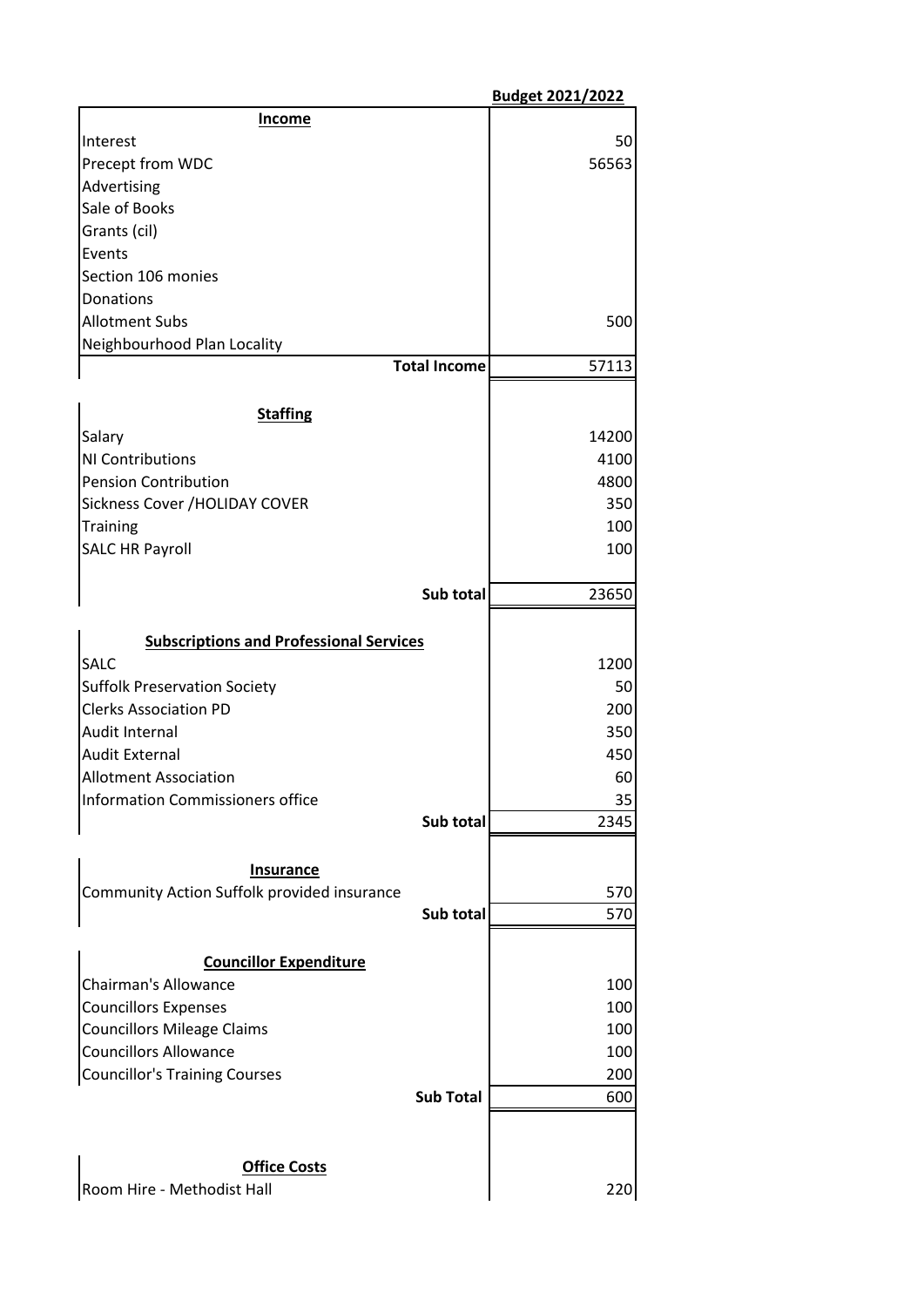| Stationery/office equipment                      |                  | 700  |  |
|--------------------------------------------------|------------------|------|--|
| Software Licences - website                      |                  | 100  |  |
| Software Licences (scribe) + Zoom                |                  | 550  |  |
| Electricity                                      |                  | 600  |  |
| Telephone & Internet Rental                      |                  | 800  |  |
| <b>Confidential Shredding</b>                    |                  | 0    |  |
| Maintenance - General including office equipment |                  | 500  |  |
| Cleaning                                         |                  | 20   |  |
| Postage                                          |                  | 80   |  |
|                                                  | <b>Sub Total</b> | 3570 |  |
| <b>Repairs and Maintenance</b>                   |                  |      |  |
|                                                  |                  |      |  |
| <b>General Repairs</b>                           |                  | 300  |  |
| <b>Bus Shelter Cleaning</b>                      |                  | 950  |  |
| installation of Christmas light/replacement      |                  | 500  |  |
|                                                  | Sub total        | 1750 |  |
|                                                  |                  |      |  |
| <b>Grounds Maintenance</b>                       |                  |      |  |
| <b>Grass Cutting</b>                             |                  | 650  |  |
| Hanging Baskets Maintenance                      |                  | 3500 |  |
| <b>Christmas Tree</b>                            |                  | 500  |  |
| Allotments                                       |                  | 100  |  |
| Allotments Water usage                           |                  | 280  |  |
|                                                  | Sub total        | 5030 |  |
|                                                  |                  |      |  |
| <b>Magazine</b>                                  |                  |      |  |
| Printing costs                                   |                  | 1800 |  |
| <b>Distribution Cost</b>                         |                  |      |  |
|                                                  | Sub total        | 1800 |  |
| <b>S137 Monies</b>                               |                  |      |  |
| S137 Charitable donations                        |                  | 2000 |  |
| S137 (IMPACT)                                    |                  | 5000 |  |
|                                                  | Sub total        | 7000 |  |
|                                                  |                  |      |  |
| CL                                               |                  |      |  |
| <b>CIL Expenditure</b>                           |                  |      |  |
|                                                  | Sub total        | 0    |  |
|                                                  |                  |      |  |
| <b>Community Hub</b>                             |                  |      |  |
| <b>Initial Costs</b>                             |                  |      |  |
|                                                  | Sub total        | 0    |  |
|                                                  |                  |      |  |
|                                                  |                  |      |  |
|                                                  |                  |      |  |
|                                                  |                  |      |  |